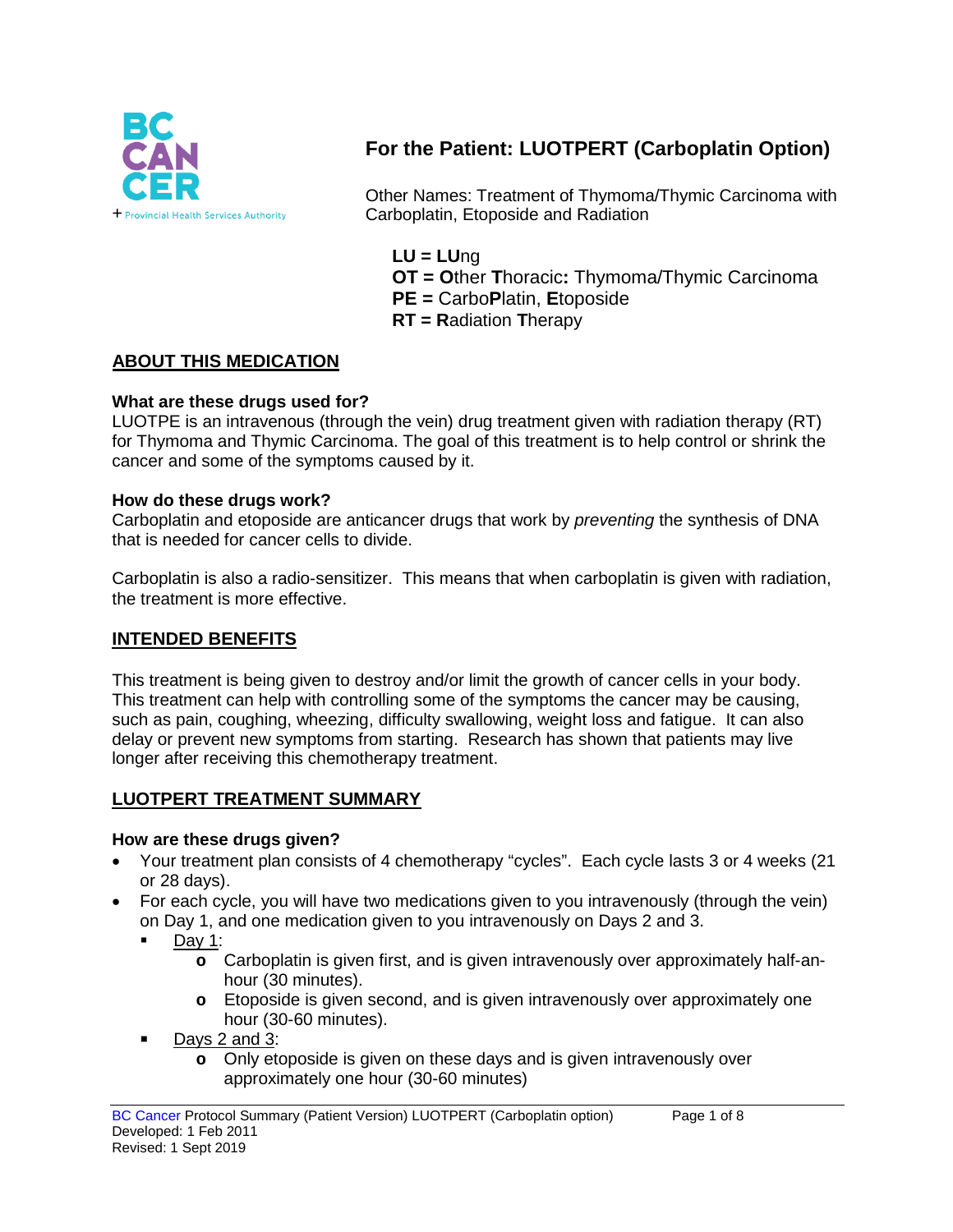For cycles given concurrently (together) with radiation therapy:

- Radiation usually starts with the first cycle of chemotherapy, but your oncologist will decide what the best timing for you will be.
- Radiation is usually given over a period of approximately three weeks; once per day, during the week (Mon-Fri), with weekends off.
- For the first three days of your scheduled radiation, you will receive both carboplatin and etoposide chemotherapy and your radiation will be given after your daily chemotherapy treatments are complete.

### **What will happen when I get my drugs?**

- A blood test is done within one month of starting treatment.
- A blood test is also done before Day 1 of each cycle.
- The dose and timing of your chemotherapy may be changed based on your blood test results and/or other side effects.
- Your very first treatment will take longer than other treatments because a nurse will be reviewing the possible side effects of your chemotherapy plan and will discuss with you how to manage them. *It is a good idea to bring someone with you to your first chemotherapy appointment.*
- You will be given a prescription for anti-nausea medications (to be filled at your regular pharmacy). Please bring your anti-nausea medications with you for each treatment. Your nurse will tell you when to take the anti-nausea medication(s). You may also need to take your anti-nausea drugs at home after therapy. It is easier to prevent nausea than to treat it once it happens, so follow directions closely.

# **LUOTPERT TREATMENT PROTOCOL**

**Start Date: \_\_\_\_\_\_\_\_\_\_\_\_\_\_\_\_\_\_\_\_\_\_\_\_\_\_\_\_**

**Cycle 1:**

| Day 1              | Day 2            | Day 3            | Day 4     | Day 5     | Day 6     | Day 7     |
|--------------------|------------------|------------------|-----------|-----------|-----------|-----------|
| <b>Blood Test</b>  | <b>Etoposide</b> | <b>Etoposide</b> | <b>No</b> | <b>No</b> | <b>No</b> | <b>No</b> |
| <b>Carboplatin</b> |                  |                  | chemo     | chemo     | chemo     | chemo     |
| & Etoposide        |                  |                  |           |           |           |           |
| Day 8              | Day 9            | Day 10           | Day 11    | Day 12    | Day 13    | Day 14    |
| <b>No</b>          | No               | No               | No        | No        | <b>No</b> | <b>No</b> |
| chemo              | chemo            | chemo            | chemo     | chemo     | chemo     | chemo     |
| Day 15             | Day 16           | Day 17           | Day 18    | Day 19    | Day 20    | Day 21    |
| <b>No</b>          | No.              | No               | No        | No        | <b>No</b> | <b>No</b> |
| chemo              | chemo            | chemo            | chemo     | chemo     | chemo     | chemo     |

**This 21-day cycle will repeat 3 more times.**

**\*\*\*Radiation will be given from Monday to Friday over approximately 3 weeks during one cycle, usually with cycle #1. You will still receive 3 days of chemotherapy during this cycle. At the end of this cycle, you may be given one extra week off (28-day cycle) – this will be up to your oncologist\*\*\***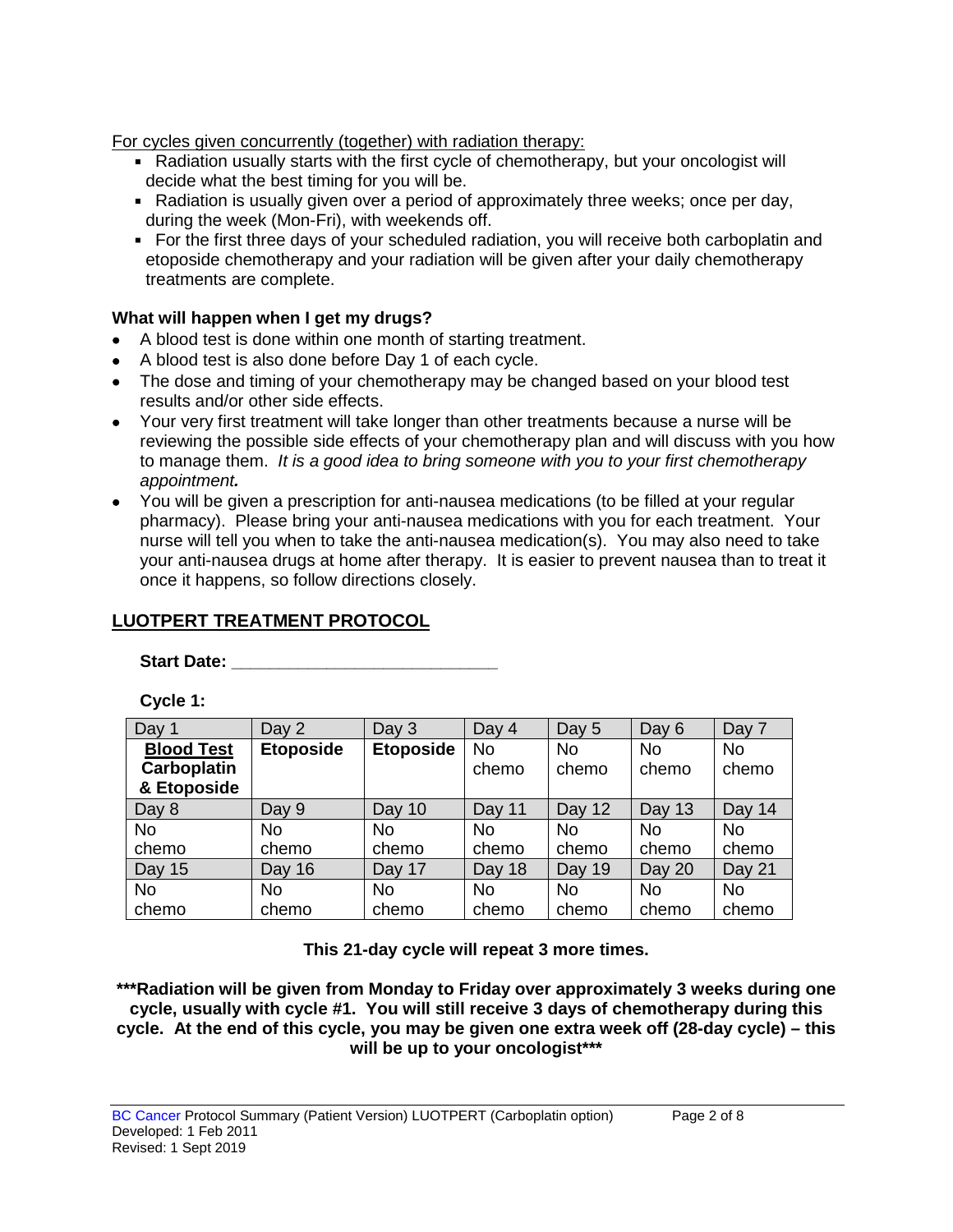### **CHEMOTHERAPY SIDE EFFECTS AND MANAGEMENT**

### **Are there any risks?**

• Unexpected and unlikely side effects can occur with any drug treatment. The ones listed below are particularly important for you to be aware of.

| <b>SERIOUS SIDE EFFECTS</b>                                                                                                                                                                                                                                                                     | <b>How</b><br>common | <b>MANAGEMENT</b>                                                                                                                                                                                                                                                                                                                                                                                               |
|-------------------------------------------------------------------------------------------------------------------------------------------------------------------------------------------------------------------------------------------------------------------------------------------------|----------------------|-----------------------------------------------------------------------------------------------------------------------------------------------------------------------------------------------------------------------------------------------------------------------------------------------------------------------------------------------------------------------------------------------------------------|
|                                                                                                                                                                                                                                                                                                 | is it?               |                                                                                                                                                                                                                                                                                                                                                                                                                 |
| Your white blood cells may<br>decrease 7-14 days after your<br>treatment. They usually return to<br>normal in 3 weeks. White blood<br>cells protect your body by fighting<br>bacteria (germs) that cause<br>infection. When they are low,<br>you are at greater risk of<br>having an infection. | Very common          | To help prevent infection:<br>Wash your hands often and always after using the bathroom.<br>Take care of your skin and mouth by gently washing regularly.<br>Avoid crowds and people who are sick.<br>Call your doctor <i>immediately</i> at the first sign of an <i>infection</i> such as<br>$\bullet$<br>fever (over 100°F or 38°C by an oral thermometer), chills, cough, or<br>burning when you pass urine. |
| Your platelets may decrease<br>during or after your treatment<br>They will return to normal after<br>your last treatment. Platelets<br>help to make your blood clot<br>when you hurt yourself. You<br>may bruise or bleed more<br>easily than usual.                                            | Common               | To help prevent bleeding problems:<br>Try not to bruise, cut or burn yourself.<br>Clean your nose by blowing gently, do not pick your nose.<br>$\bullet$<br>Brush your teeth gently with a soft toothbrush as your gums may bleed<br>more easily. Maintain good oral hygiene.<br>Avoid taking ASA (eg: ASPIRIN®) or ibuprofen (eg: ADVIL®), unless<br>prescribed by your doctor.                                |
| Allergic reactions may rarely<br>occur during or immediately<br>following administration of<br>etoposide. Signs of an allergic<br>reaction may include: chest<br>discomfort, shortness of breath,<br>light headedness and flushing.                                                             | Rare                 | Tell your nurse or physician <i>immediately</i> if you experience these or any<br>$\bullet$<br>other side effects while receiving etoposide.                                                                                                                                                                                                                                                                    |
| Dizziness or feeling faint may<br>occur during administration of<br>etoposide.                                                                                                                                                                                                                  | Rare                 | Tell your nurse or doctor <i>immediately</i> .<br>$\bullet$<br>Lie down or sit with your feet elevated.                                                                                                                                                                                                                                                                                                         |

BC Cancer Protocol Summary (Patient Version) LUOTPERT (Carboplatin option) Page 3 of 8 Developed: 1 Feb 2011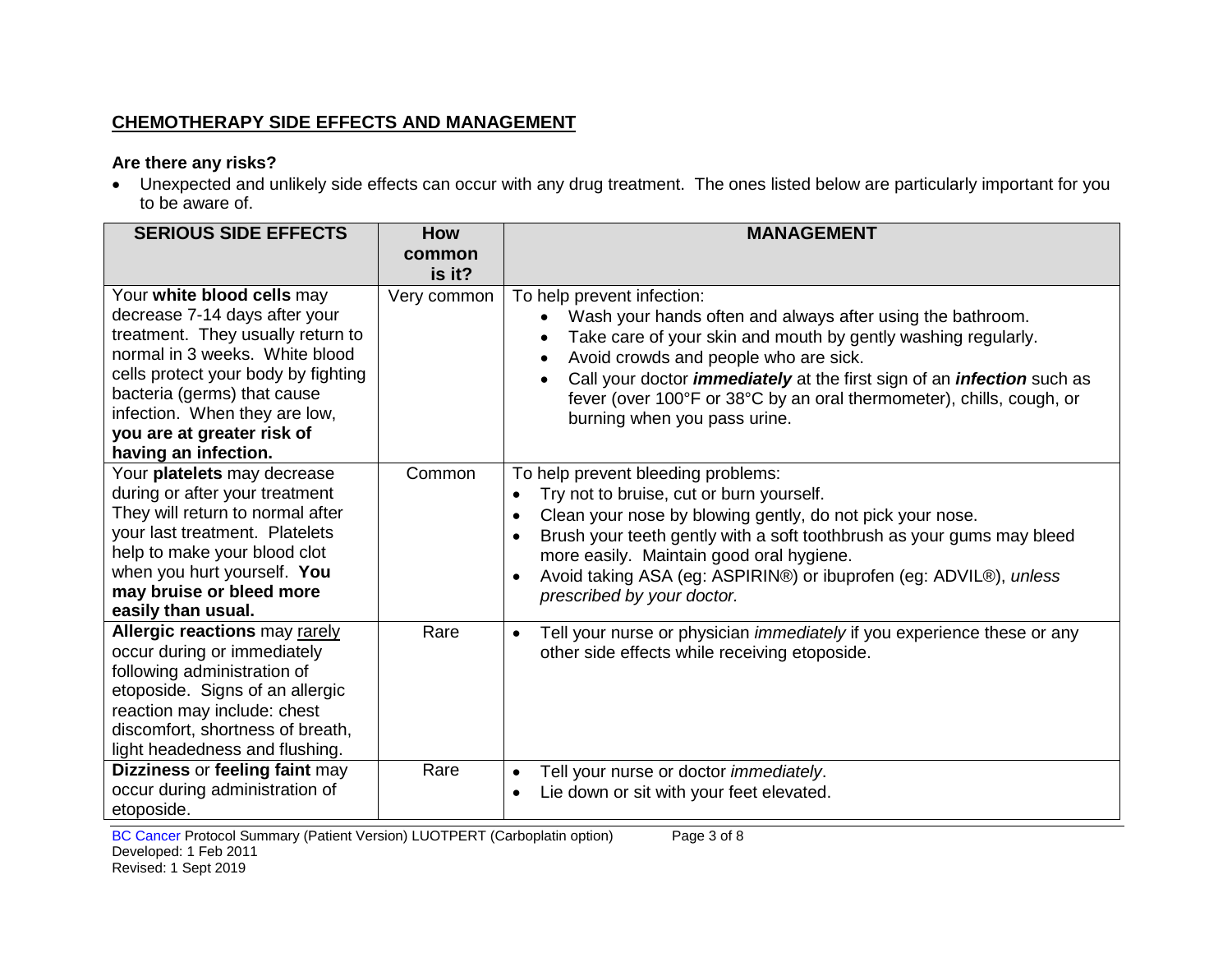| <b>SERIOUS SIDE EFFECTS</b>                    | <b>How</b><br>common<br>is it? | <b>MANAGEMENT</b>                                                                                                       |
|------------------------------------------------|--------------------------------|-------------------------------------------------------------------------------------------------------------------------|
| Etoposide burns if it leaks under<br>the skin. | Very rare                      | Tell your nurse <i>immediately</i> if you feel burning, stinging, or any other<br>change while the drug is being given. |

| <b>OTHER SIDE EFFECTS</b>                                                                                                                                                                                                                                                                                                                                                             | <b>How</b><br>common<br>is it? | <b>MANAGEMENT</b>                                                                                                                                                                                                                                                                                                                                                                                                                                                                                                            |
|---------------------------------------------------------------------------------------------------------------------------------------------------------------------------------------------------------------------------------------------------------------------------------------------------------------------------------------------------------------------------------------|--------------------------------|------------------------------------------------------------------------------------------------------------------------------------------------------------------------------------------------------------------------------------------------------------------------------------------------------------------------------------------------------------------------------------------------------------------------------------------------------------------------------------------------------------------------------|
| <b>Nausea</b> and vomiting may occur<br>after your treatment and may last<br>for up to 24 hours. Nausea may<br>last longer for some patients.                                                                                                                                                                                                                                         | Very<br>Common                 | You will be given a prescription for anti-nausea drug(s) to take before your<br>chemotherapy treatment and/or at home. It is easier to <i>prevent</i> nausea than to<br>treat it once it has happened, so follow directions closely.<br>Drink plenty of liquids.<br>$\bullet$<br>Eat and drink often in small amounts.<br>$\bullet$<br>Try the ideas in "Food Choices to Help Control Nausea".<br>Your doctor may manage delayed nausea and vomiting differently. Be sure to<br>let your doctor know if you experience this. |
| <b>Tiredness</b> or lack of energy may<br>occur.                                                                                                                                                                                                                                                                                                                                      | Common                         | Do not drive a car or operate machinery if you are feeling tired.<br>$\bullet$                                                                                                                                                                                                                                                                                                                                                                                                                                               |
| Hair loss can occur and may<br>begin within a few days or weeks<br>of treatment. Your hair may thin<br>or you may become totally bald.<br>Your scalp may feel tender. You<br>may lose hair on your face and<br>body. Your hair will grow back<br>once your treatments are over<br>and sometimes between<br>treatments. Colour and texture<br>may change when your hair<br>grows back. | Common                         | Use a gentle shampoo and soft brush.<br>$\bullet$<br>Care should be taken with use of hair spray, bleaches, dyes and perms.<br>$\bullet$<br>Protect your scalp with a hat, scarf or wig in cold weather.<br>$\bullet$<br>Cover your head or apply sunblock on sunny days.<br>$\bullet$<br>Apply mineral oil to your scalp to reduce itching.                                                                                                                                                                                 |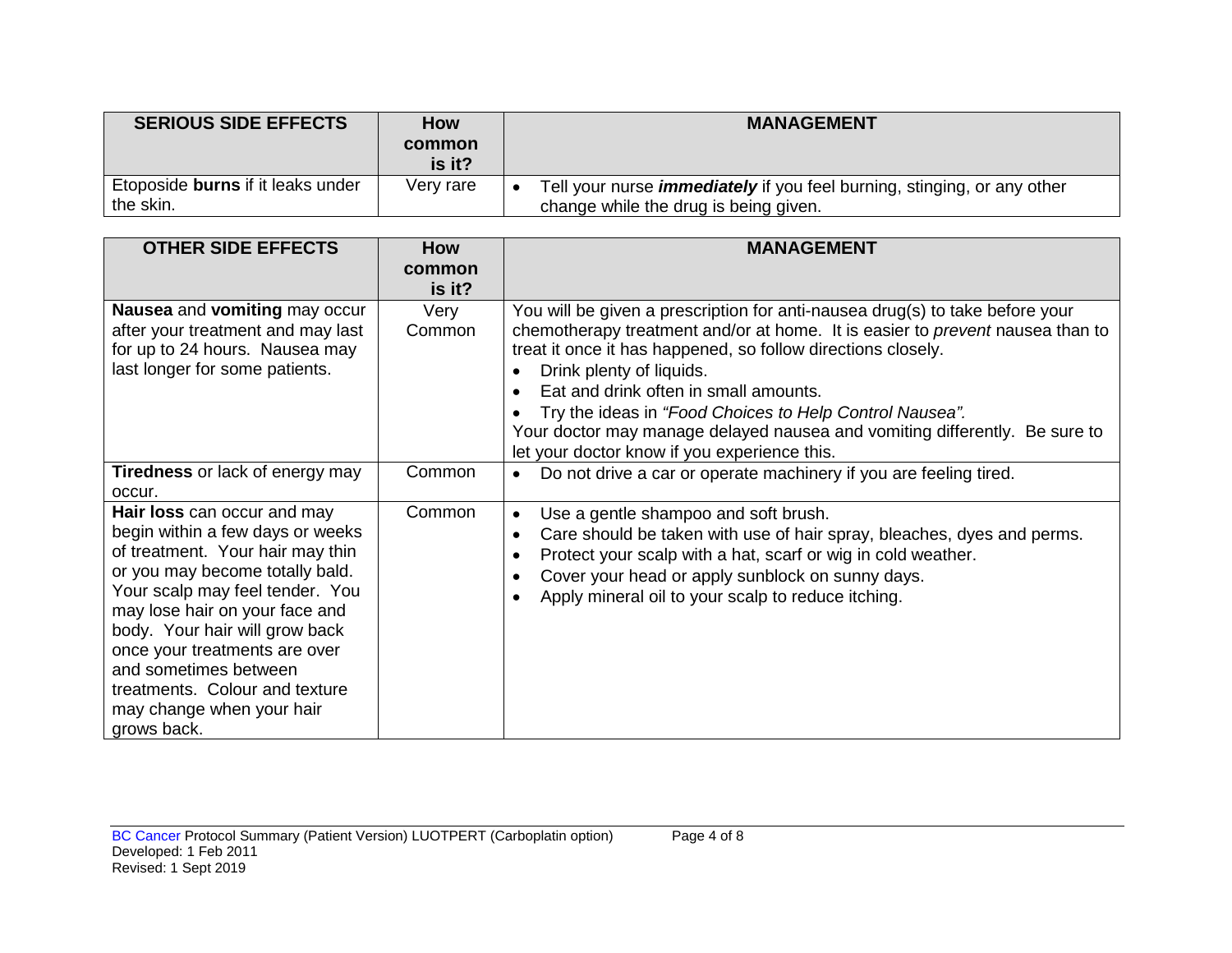| <b>OTHER SIDE EFFECTS</b>                                                                                                                                                                            | How              | <b>MANAGEMENT</b>                                                                                                                                                                                                                                                                                                                                                                                                                                                                                                                                                                                                                    |
|------------------------------------------------------------------------------------------------------------------------------------------------------------------------------------------------------|------------------|--------------------------------------------------------------------------------------------------------------------------------------------------------------------------------------------------------------------------------------------------------------------------------------------------------------------------------------------------------------------------------------------------------------------------------------------------------------------------------------------------------------------------------------------------------------------------------------------------------------------------------------|
|                                                                                                                                                                                                      | common           |                                                                                                                                                                                                                                                                                                                                                                                                                                                                                                                                                                                                                                      |
| Constipation or diarrhea may<br>occur.                                                                                                                                                               | is it?<br>Common | To help constipation:<br>Exercise if you can.<br>$\bullet$<br>Drink plenty of liquids (8 cups a day).<br>$\bullet$<br>Try ideas in "Suggestions for Dealing with Constipation".                                                                                                                                                                                                                                                                                                                                                                                                                                                      |
|                                                                                                                                                                                                      |                  | To help diarrhea:<br>Drink plenty of liquids.<br>Eat and drink often in small amounts.<br>Refer to the pamphlet "Food Ideas to Help with Diarrhea".<br>$\bullet$                                                                                                                                                                                                                                                                                                                                                                                                                                                                     |
| Pain or tenderness may occur<br>where the needle was placed in<br>your vein.                                                                                                                         | Uncommon         | Apply cool compresses or soak in cool water for 15-20 minutes several<br>$\bullet$<br>times a day.                                                                                                                                                                                                                                                                                                                                                                                                                                                                                                                                   |
| Sore mouth may occur a few<br>days after treatment. Mouth<br>sores can occur on the tongue,<br>the sides of the mouth or in the<br>throat. Mouth sores or bleeding<br>gums can lead to an infection. | Uncommon         | Brush your teeth gently after eating and at bedtime with a very soft<br>$\bullet$<br>toothbrush. If your gums bleed, use gauze instead of a brush. Use baking<br>soda instead of toothpaste.<br>Make a mouthwash with 1/2 teaspoon baking soda or salt in 1 cup warm<br>$\bullet$<br>water and rinse several times a day.<br>Try soft, bland foods like puddings, milkshakes and cream soups.<br>$\bullet$<br>Avoid spicy, crunchy or acidic food, and very hot or cold foods.<br>Call your doctor if you are having difficulty eating or drinking due to pain.<br>٠<br>Try the ideas in "Help with Sore Mouth during Chemotherapy". |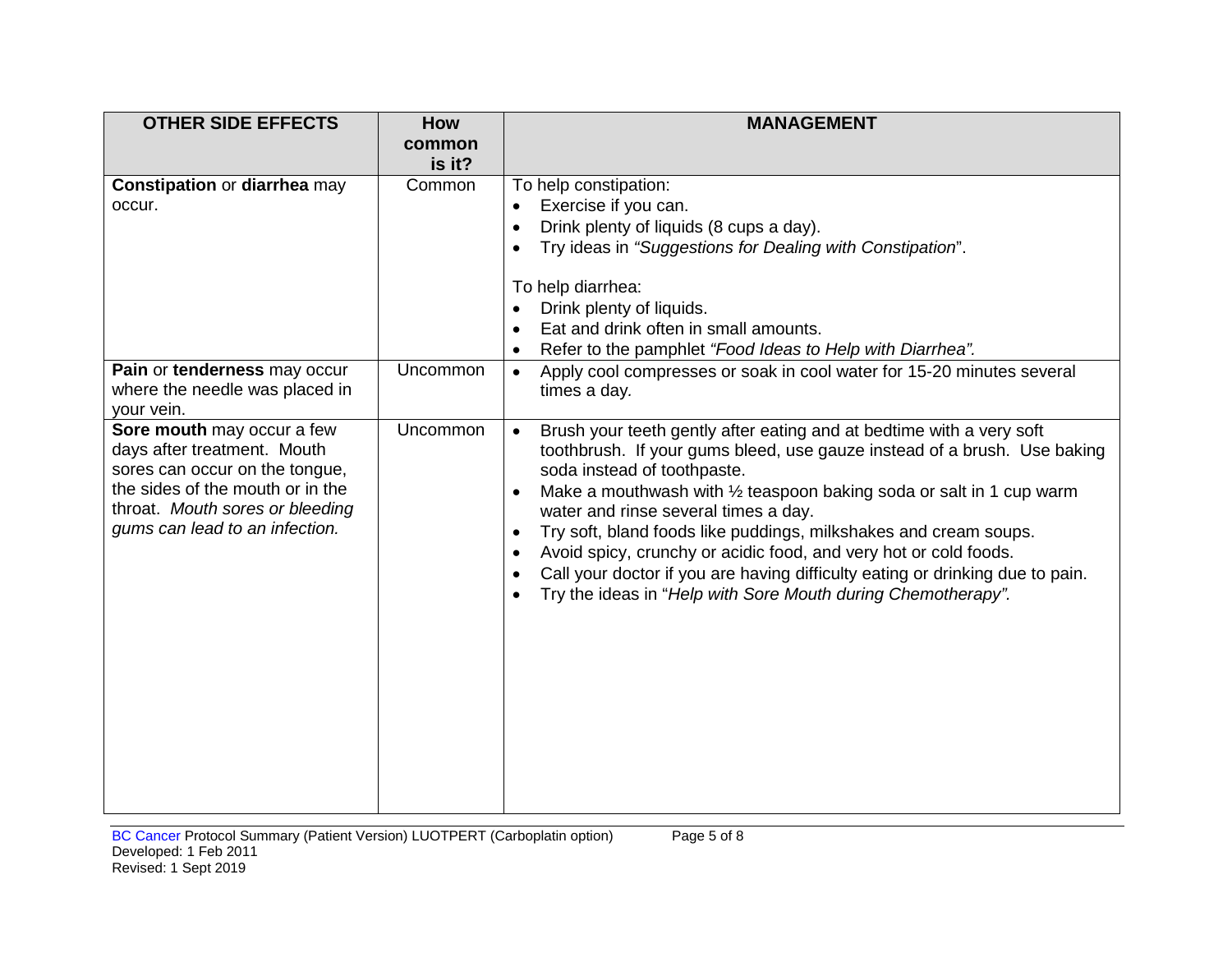| <b>OTHER SIDE EFFECTS</b>   | <b>How</b> | <b>MANAGEMENT</b>                                                         |
|-----------------------------|------------|---------------------------------------------------------------------------|
|                             | common     |                                                                           |
|                             | is it?     |                                                                           |
| Loss of appetite and weight | Uncommon   | Try the ideas in "Nutrition and Lung Cancer" and "Food ideas to Help with |
| <b>loss</b> may occur       |            | Poor Appetite".                                                           |
| Taste alteration may occur  | Uncommon   | Try the ideas in "Food Ideas to Cope with Taste and Smell Changes".       |

### **RADIATION SIDE EFFECTS AND MANAGEMENT**

| <b>SIDE EFFECTS</b>                                                                                                                                                             | <b>How Common</b><br>Is It? | <b>MANAGEMENT</b>                                                                                                                                                                                                                                                                                                                                                           |
|---------------------------------------------------------------------------------------------------------------------------------------------------------------------------------|-----------------------------|-----------------------------------------------------------------------------------------------------------------------------------------------------------------------------------------------------------------------------------------------------------------------------------------------------------------------------------------------------------------------------|
| <b>Tiredness</b> or lack of energy may<br>occur.<br>Since radiation must pass<br>through your skin, skin irritation<br>may occur while receiving<br>radiotherapy. Skin may feel | Very Common<br>Common       | Do not drive a car or operate machinery if you are feeling tired.<br>Try the ideas in "Your Bank of Energy Savings: How People with Cancer<br>$\bullet$<br>can Handle Fatigue".<br>Bathe using lukewarm water and mild, unscented soap. Pat skin dry<br>with a soft towel.<br>Wear loose, comfortable clothing.<br>Protect skin from direct sunlight and wind.<br>$\bullet$ |
| warm and sensitive and color<br>may change.                                                                                                                                     |                             | Avoid deodorants, perfume, alcohol, astringents and adhesives.                                                                                                                                                                                                                                                                                                              |
| Cough or shortness of breath<br>may occur, as radiation lowers<br>the level of the lung's surfactant,<br>a substance that helps the lungs<br>expand.                            | Common                      | Drink plenty of fluids throughout the day<br>$\bullet$<br>If you are experiencing cough and are also feverish or unwell, it's<br>$\bullet$<br>important to call your doctor.                                                                                                                                                                                                |
| You may experience a sore<br>throat or difficulty swallowing.                                                                                                                   | Common                      | Try eating smaller amounts of food at more frequent intervals.<br>$\bullet$<br>Avoid highly seasoned foods, acidic foods, or foods that are very hot or<br>very cold.<br>Drink plenty of fluids throughout the day.<br>$\bullet$<br>Try ideas Easy to Chew Recipes and Soft, Moist Food Ideas                                                                               |
| Hair loss will occur on the area<br>of skin being treated.                                                                                                                      | Common                      | Hair usually grows back within a few months. Sometimes, as it grows<br>$\bullet$<br>back, it can become patchy.                                                                                                                                                                                                                                                             |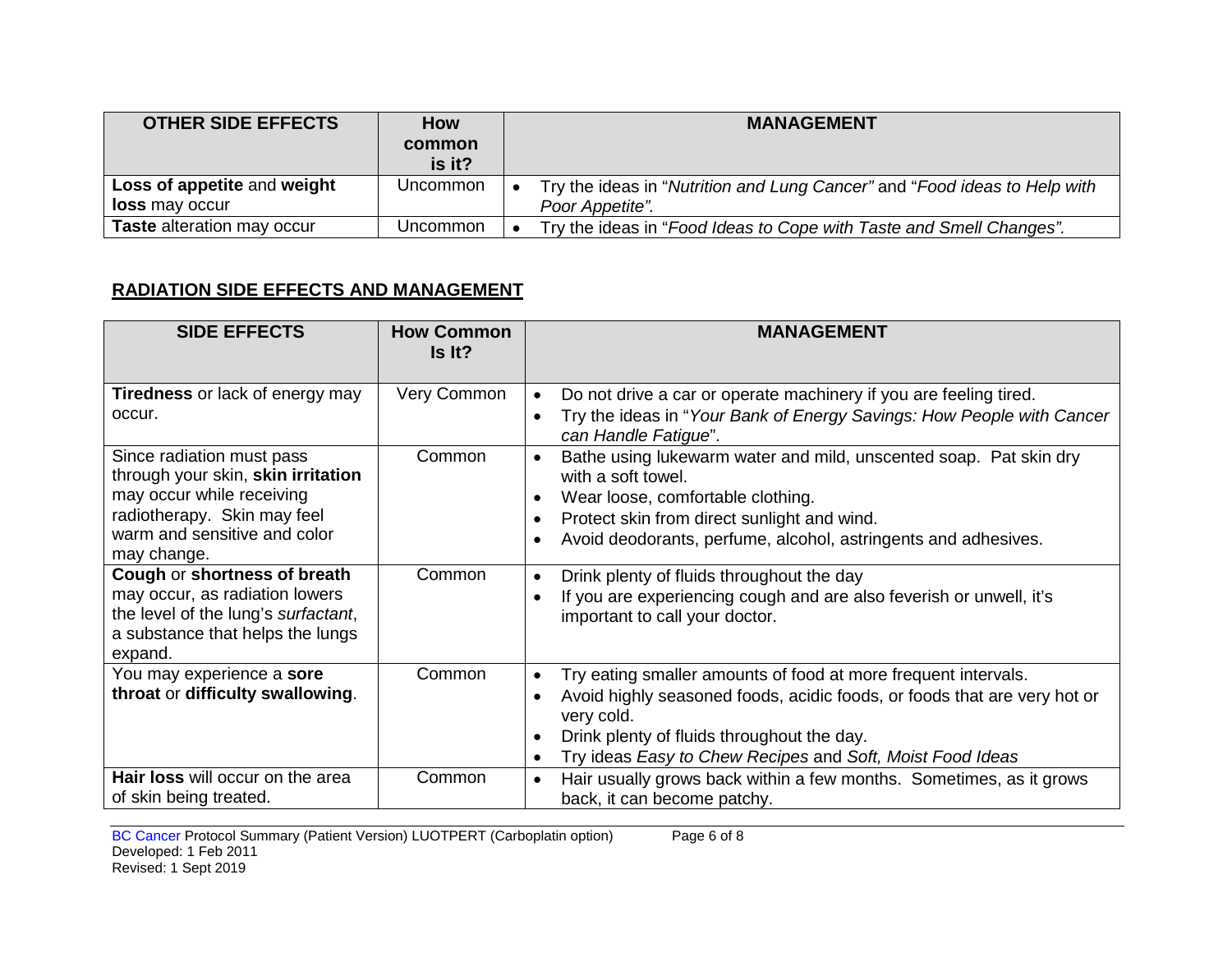# **INSTRUCTIONS FOR THE PATIENT**

### **What other drugs can interact with LUOTPERT?**

- Other drugs such as phenytoin (DILANTIN®), atovaquone (MEPRON®), warfarin (COUMADIN®), glucosamine and St John's Wort may interact with LUOTPERT. Tell your doctor if you are taking these or other drugs as you may need extra blood tests, your dose may need to be changed or your treatment may need to be held for a few days.
- Check with your doctor or pharmacist before you start taking any new prescription or nonprescription drugs.

### **Other important things to know:**

- The drinking of alcohol (in small amounts) does not appear to affect the safety or usefulness of this treatment.
- This treatment may cause sterility in men and menopause in women. If you plan to have children, discuss this with your doctor before starting treatment.
- This treatment may damage sperm and may cause harm to the baby if used during pregnancy. It is best to use *birth control* while you are undergoing treatment. Tell your doctor right away if you or your partner becomes pregnant. Do not breast feed during treatment.
- Tell all doctors or dentists you see that you being treated with carboplatin and etoposide before you receive treatment of any form.

# **SEE YOUR DOCTOR OR GET EMERGENCY HELP IMMEDIATELY IF YOU HAVE:**

- Signs of an **infection** such as fever (over 100°F or 38°C by an oral thermometer), chills, cough, sore throat, pain or burning when you pass urine.
- Signs of **bleeding problems** such as black, tarry stools, blood in urine or pinpoint red spots on skin.
- Signs of an **allergic reaction** (rare) soon after a treatment including dizziness, fast heart beat, face swelling or breathing problems.

### **SEE YOUR DOCTOR AS SOON AS POSSIBLE (DURING OFFICE HOURS) IF YOU HAVE:**

- Signs of **liver problems** such as yellow eyes or skin, white or clay-colored stools.
- Signs of **kidney problems** such as lower back or side pain, swelling of feet or lower legs.
- Signs of **anemia** such as unusual tiredness or weakness.
- **Changes in eyesight**.
- Ringing in your ears or **hearing problems**.
- **Skin rash** or **itching**.
- **Stomach pain** not controlled by antacids or acetaminophen.